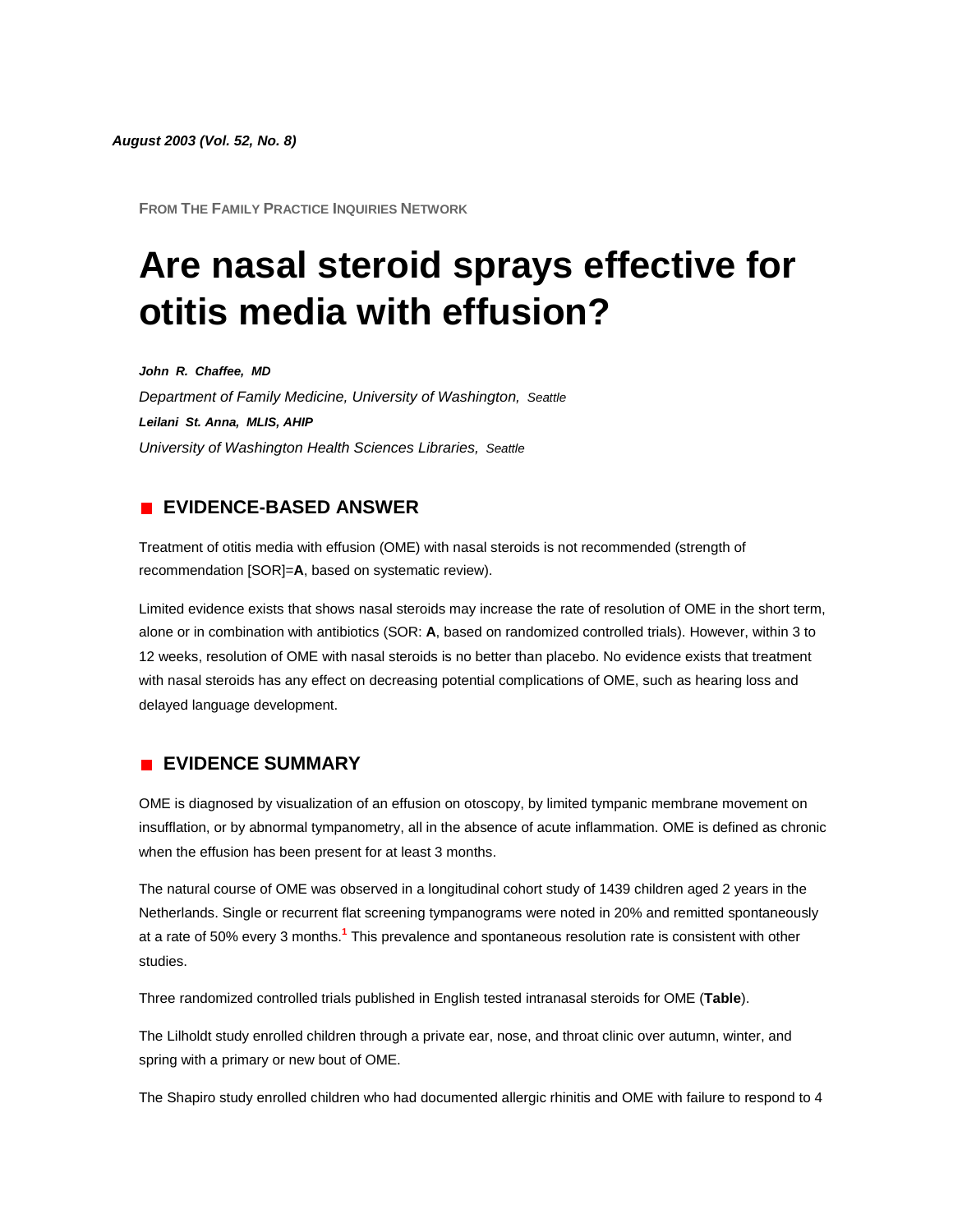weeks of oral antihistamine and decongestant therapy at time of entry. This was the only study with short-term follow-up comparing intranasal steroids with control. The odds ratio for OME persisting after 3 weeks was 2.12 (95% confidence interval [CI], 0.65-6.90[\).](http://www.jfponline.com/Pages.asp?AID=1974&issue=August_2003&UID=#bib3)**<sup>3</sup>**

The Tracy study enrolled children with chronic OME referred to a chronic ear clinic from October to June. Inclusion criteria included 3 episodes of acute otitis media in the prior 6 months or 4 episodes in the prior 12 months. This was a randomized comparison study with 3 treatment arms: an active nasal spray group and 2 control groups. The odds ratio for OME persisting after short-term follow-up was 0.79 (95% CI, 0.20-3.19); after intermediate follow-up the odds ratio was 0.72 (95% CI, 0.21-2.44).

This study, which included a symptom score after 3 months, favored treatment, with a weighted mean difference of -4.5, but with wide 95% CI of -10.28 to 1.28. An effect was demonstrated on clearing effusions in the short term, but the advantage appeared to vanish for the most part by 3 months. The study did not evaluate improvements in hearin[g.](http://www.jfponline.com/Pages.asp?AID=1974&issue=August_2003&UID=#bib4)**<sup>4</sup>**

No adverse effects of intranasal steroid treatment were seen except for transient drops in cortisol levels in the Shapiro study, which tested dexamethasone. Approximately 8 randomized controlled trials using oral steroids with and without antibiotics for OME and chronic OME mirror a trend for short-term benefit of treatment, spontaneous resolution, and frequent recurrence.

In summary, limited evidence exists for short-term improvement of OME with intranasal steroids plus antibiotics, and no evidence exists for lasting beneficial effect on effusion or OME associated hearing loss.

| <b>Study</b>     | <b>Subjects</b>                              | <b>Groups</b>                | <b>Duration</b>                                      | <b>Outcome</b>                                                                                                                                                                                                      |
|------------------|----------------------------------------------|------------------------------|------------------------------------------------------|---------------------------------------------------------------------------------------------------------------------------------------------------------------------------------------------------------------------|
| Lilholdt<br>1982 | $n = 70$<br>(aged $4-14$<br>yrs with<br>OME) | Beclomethasone vs<br>placebo | 2 mo                                                 | No benefit at end of<br>treatment month or after<br>second month with no<br>treatment by otoscopy,<br>tympanometry, or<br>audiometry.<br>Spontaneous improvement<br>in 25% and resolution in<br>$25\%$ <sup>1</sup> |
| Shapiro<br>1982  | $n = 45$                                     | Dexamethasone vs<br>placebo  | 3 wk<br>(aged $2-$<br>12 yrs<br>with OME<br>$>1$ mo) | Normalization of ear<br>pressure and middle ear<br>gradient at 1 and 2 weeks<br>of treatment group over<br>placebo (P<.05).                                                                                         |

## **Clinical trials: Intranasal steroids for otitis media with effusion**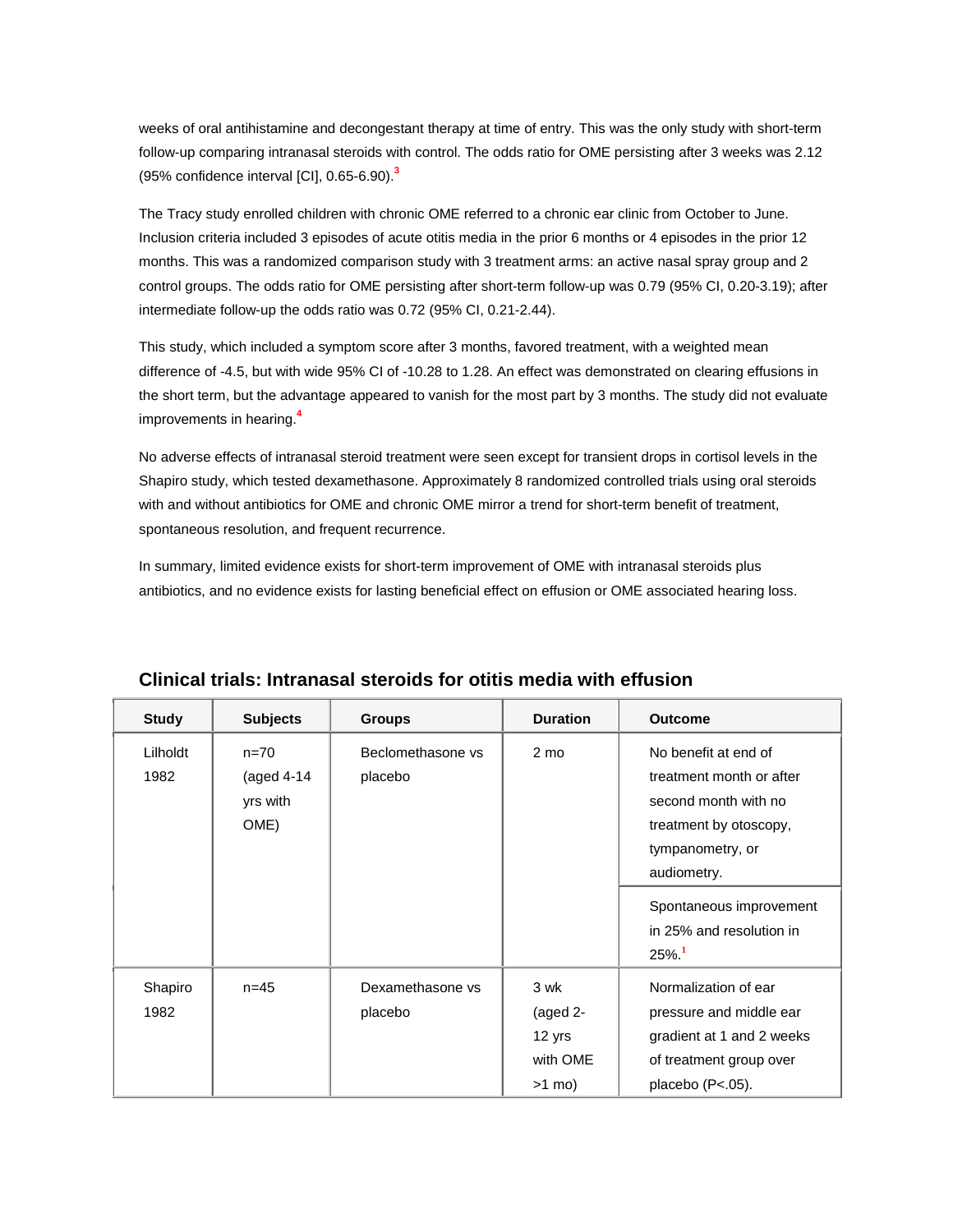|               |                                                       |                                                                                        |       | No significant differences<br>by third week. <sup>2</sup>                                                                                                                                                                                                                           |
|---------------|-------------------------------------------------------|----------------------------------------------------------------------------------------|-------|-------------------------------------------------------------------------------------------------------------------------------------------------------------------------------------------------------------------------------------------------------------------------------------|
| Tracy<br>1998 | $n = 61$<br>(aged 3-11<br>yrs with<br>chronic<br>OME) | Beclomethasone +<br>amoxicillin vs<br>placebo +<br>amoxicillin vs<br>amoxicillin alone | 12 wk | Beclomethasone group<br>showed a significantly<br>greater frequency of<br>resolution of chronic<br>effusion at 4 and 8 weeks<br>$(P<.05)$ but not at 12<br>weeks, with improved<br>middle ear pressures: left<br>$(P=.004)$ and right $(P=.010)$<br>over the 12 weeks. <sup>3</sup> |

# **RECOMMENDATIONS FROM OTHERS**

The Canadian Task Force on Preventative Health Care found insufficient evidence to recommend screening for OME to prevent delayed language developmen[t.](http://www.jfponline.com/Pages.asp?AID=1974&issue=August_2003&UID=#bib5)**<sup>5</sup>**

The Cochrane Ear, Nose and Throat Disorders Group concludes that both oral and topical intranasal steroids alone or in combination with an antibiotic lead to a quicker resolution of OME in the short term, but no longterm benefit is seen from treating OME effusions or associated hearing loss with topical intranasal steroid[s.](http://www.jfponline.com/Pages.asp?AID=1974&issue=August_2003&UID=#bib6)**<sup>6</sup>** They separately reviewed antibiotic treatment for OME, noting the short-term benefit above, but cited several drawbacks including cost and increased antibacterial resistanc[e.](http://www.jfponline.com/Pages.asp?AID=1974&issue=August_2003&UID=#bib7)**<sup>7</sup>**

The American Academy of Family Physicians Clinical Recommendation on Otitis Media with Effusion in Young Children does not recommend steroid medications for treatment of OME in a child of any ag[e.](http://www.jfponline.com/Pages.asp?AID=1974&issue=August_2003&UID=#bib8)**<sup>8</sup>**

#### **CLINICAL COMMENTARY**

*Fred Grover Jr, MD*

*Department of Family Medicine, University of Colorado,Denver*

Management of OME can be challenging and expensive—annual costs are estimated at \$5 billion. Antibiotics are often inappropriately prescribed for OME, which may promote bacterial resistance. Commonly, clinicians augment OME treatment with antihistamines, decongestants, and steroids. Yet studies such as those cited above confirm that these treatments offer limited or no benefit. We must avoid the kitchen-sink treatment of OME. Furthermore, randomized controlled trials have shown that 80% to 90% of cases of acute otitis media and OME resolve without any therapy.

However, children with chronic OME, especially those with bilateral disease or possible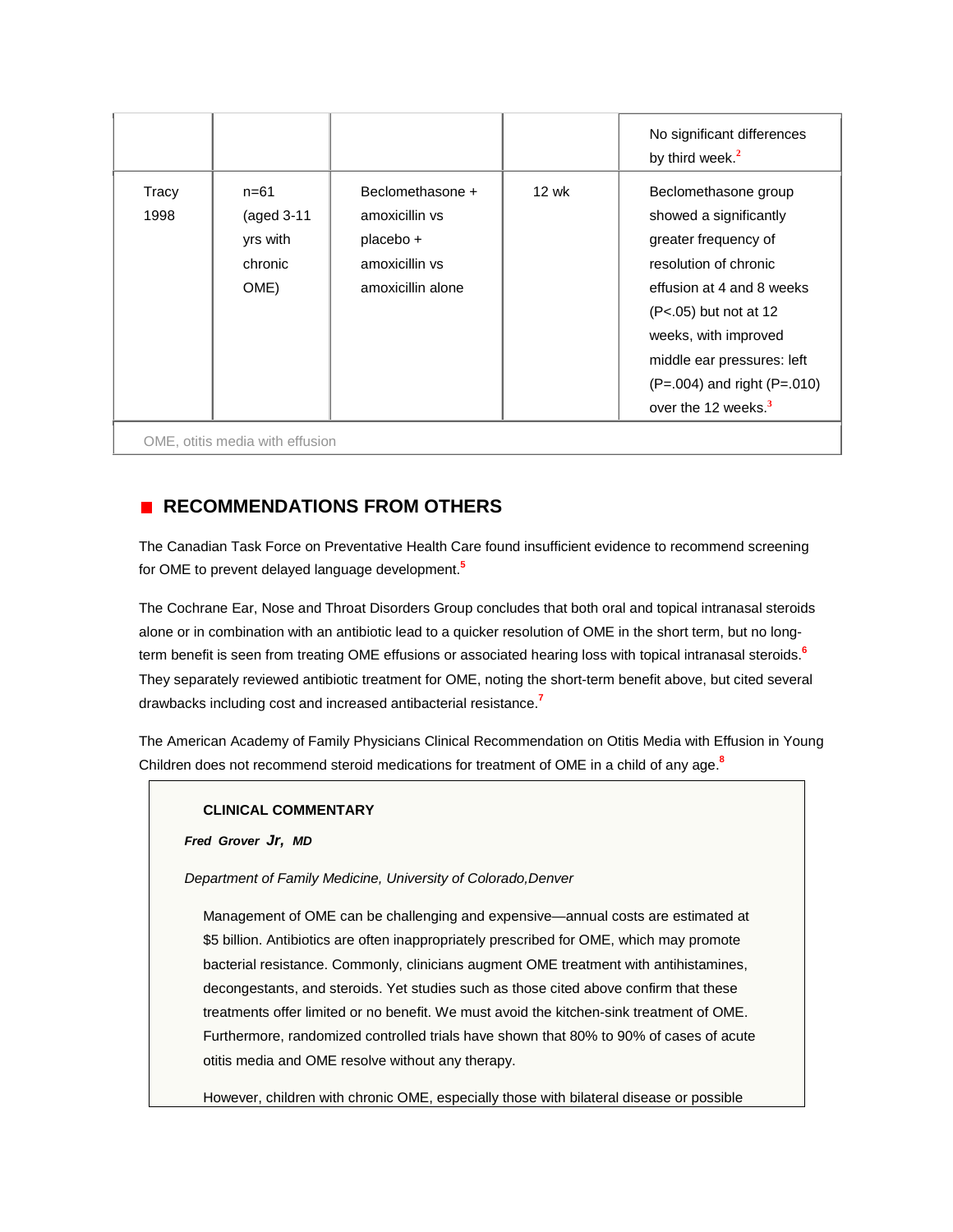hearing loss, may benefit from tympanostomy tube placement and adenoidectomy. If the OME doesn't clear within 3 months, refer to an ear, nose, and throat specialist.

Prevention efforts are valuable. Immunization of infants with pneumococcal conjugate vaccine reduced tympanostomy tube placement by 20% to 39[%.](http://www.jfponline.com/Pages.asp?AID=1974&issue=August_2003&UID=#bib9)**<sup>9</sup>**,**[10](http://www.jfponline.com/Pages.asp?AID=1974&issue=August_2003&UID=#bib10)** Since increased incidence of OME and recurrent acute otitis media are associated with secondhand smoke exposure, motivating parents to quit smoking may further reduce chronic OME.

## **· ACKNOWLEDGMENTS ·**

*Thanks to Marianne Broers, MD for her translation of reference 1 from Dutch.*

### **REFERENCES**

- 1. Zielhuis GA, Schilder A, van den Broek P. The spontaneous course of otitis media with effusion in young children [in Dutch]. *Ned Tijdschr Geneeskd* 1991;135:1754– 1757.
- 2. Lildholdt T, Kortholm B. Beclomethasone nasal spray in the treatment of middleear effusion—a double-blind study. *Int J Pediatr Otorhinolaryngol* 1982;4:133–137.
- 3. Shapiro GG, Bierman CW, Furukawa CT , et al. Treatment of persistent eustachian tube dysfunction in children with aerosolized nasal dexamethasone phosphate versus placebo. *Ann Allergy* 1982;49:81–85.
- 4. Tracy JM, Demain JG, Hoffman KM, Goetz DW. Intranasal beclomethasone as an adjunct to treatment of chronic middle ear effusion. *Ann Allergy Asthma Immunol* 1998;80:198–206.
- 5. Butler CC, MacMillan HL. Early detection of OME in the first four years of life to prevent delayed language development. Systematic Review & Recommendations. CTF-PHC Technical Report #01-3. September 2000. London, Ont: Canadian Task Force; 2000. Available at: **[http://www.ctfphc.org](http://www.ctfphc.org/)**, or by request from the task force office **[ctf@ctfphc.org](http://ctf@ctfphc.org/)**. Accessed on July 10, 2003.
- 6. Butler CC, Van Der Voort JH. Oral or topical nasal steroids for hearing loss associated with otitis media with effusion in children. *Cochrane Database Syst Rev* 2002;(4):CD001935.
- 7. Van Balen FAM, Canekin II LJ, Williamson IG. Antibiotic treatment for otitis media with effusion in children aged 6 months-12 years (Protocol for a Cochrane Review). In: *The Cochrane Library,* Issue 1, 2003. Oxford: Update Software.
- 8. American Academy of Family Physicians. *Otitis Media with Effusion in Young Children. AAFP Clinical Recommendations, Part II—Clinical Policies.* Leawood, Kansas: American Academy of Family Physicians; 1994 (reaffirmed 2000, 2001). Available at: **<http://www.aafp.org/x1596.xml>**. Accessed on June 30, 2003.
- 9. Black S, Shinefield H, Fireman B , et al. Efficacy, safety and immunogenicity of heptavalent pneumococcal conjugate vaccine in children. Northern California Kaiser Permanente Vaccine Study Center Group. *Pediatr Infect Dis J* 2000;19:187–195.